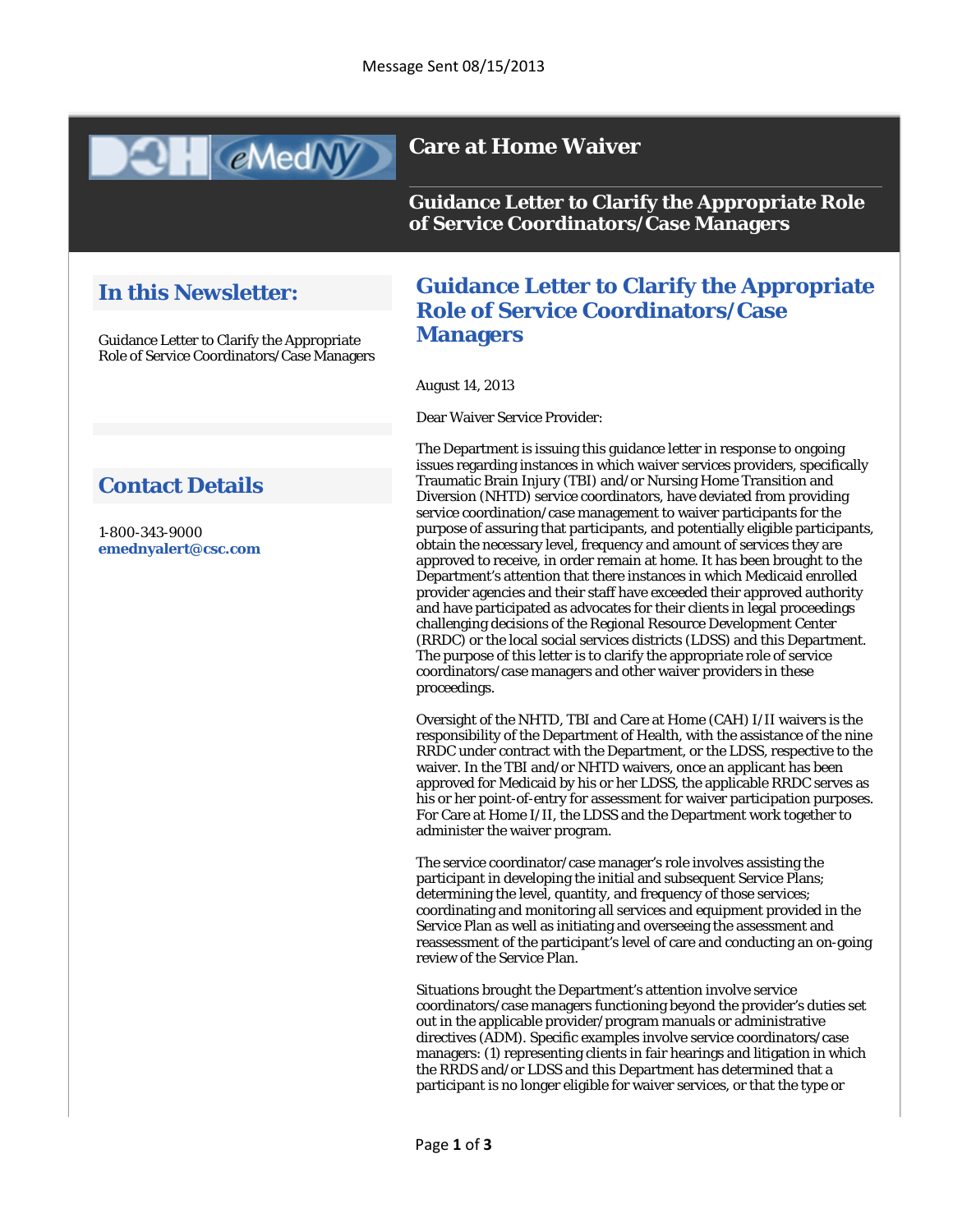amount of assistance requested is not appropriate, and/or (2) appearing as a witness for a participant in a fair hearing, challenging an RRDC/LDSS/Department determination.

Decisions regarding whether a participant continues to require waiver services, a particular waiver service, or a particular level or amount of one or more waiver services are made on the basis of documentation such as the participant's current Level of Care Review Instrument, the ability to maintain the participant safely in his or her community, and other evidence of the participant's need for one or more services of the quantity and/or types of services. The approval of the service frequency and duration of services are the responsibility of the RRDC/LDSS and the Department. While a service coordinator/case manager, other waiver providers or employing agency many discuss and provide additional information in response to a preliminary decision with which the agency disagrees, once a written determination to deny, discontinue, or reduce one or more waiver services has been made by the RRDC/LDSS or the Department, any advocacy or appearance on behalf of the participant by the waiver provider or parent agency to challenge such a decision is beyond the scope of the provider's functions set forth in the applicable Provider/Program Manuals/Administrative Directives. Such activity constitutes a conflict of interest for the service coordinator/case manager or other waiver provider and the employing in the agency's role as an agent of the Department for waiver purpose.

Advocating for the participant against the RRDC/LDSS and/or the Department is not intended by the reference in the Provider/Program Manuals/ADM to the waiver provider's role as an "advocate" for the participant. In the case of service coordination, for example, the referenced duties help a participant obtain the necessary waiver and other services he or she needs in order to be able to live in the community successfully. Once an RRDC/LDSS and or the Department has determined that an enrollee is no longer eligible for waiver service, or no longer needs a particular service or a particular level or amount of one or more waiver service(s) the enrollee received previously, the waiver provider agency is bound by that decision.

A waiver provider, for example a service coordinator, may assist a participant and his or her Family in seeking a case conference to help resolve a discrepancy making a fair hearing request and/or by referring the participant and his or her family to legal services providers. Waiver providers may also support the participant by performing tasks such as filing, mailing or managing paperwork for their participant's case and car. Such assistance is appropriate and permissible, but the practice of advocacy by a Medicaid provider who is in the position to receive financial gain by the advocacy is a conflict of interest or an appearance of a conflict of interest.

All RRDC/LDSS will be instructed to report to the Department any waiver provider's and /or their agency's appearance at a fair hearing as the representative and/ or witness for a participant or applicant, challenging an RRDC/LDSS and/or Department decision. The Department will review each instance reported to determine whether the waiver provider of the employing agency has engaged in unacceptable practices and/or failed to follow waiver policies and procedures.

If you have questions please feel free to contact me via the Division of Long Term Care's email address: **[OLTCDHCBS@health.state.ny.us](mailto:OLTCDHCBS@health.state.ny.us)**.

Sincerely,